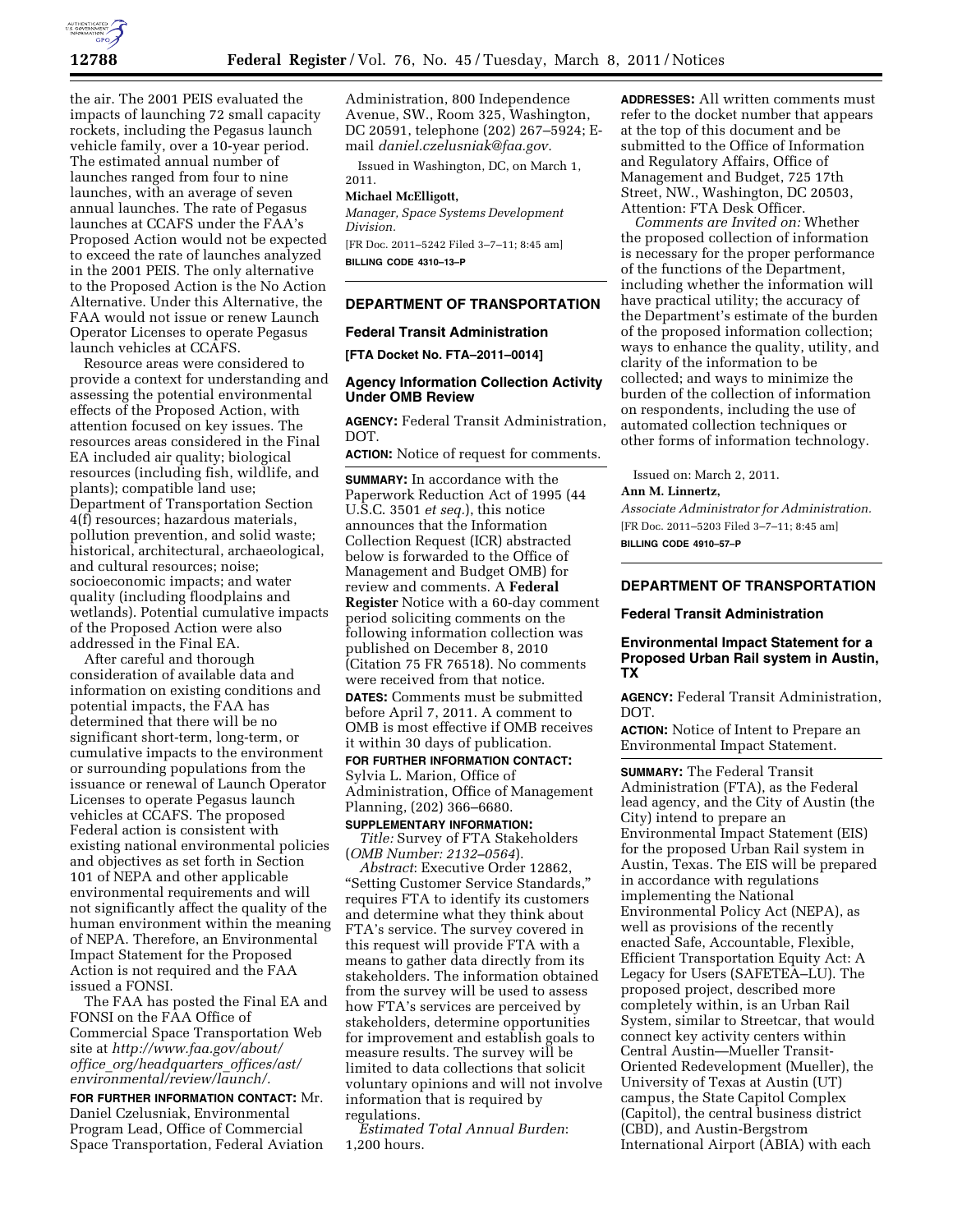other and to emerging regional transportation network nodes for commuter rail, regional rail, and rapid bus in Austin, Travis County, Texas. The purpose of this notice is to alert interested parties regarding the intent to prepare the EIS, to provide information on the nature of the proposed project and possible alternatives, and to invite public participation in the EIS process. **DATES:** Written comments on the scope of the EIS, including the project's purpose and need, the alternatives to be considered, the impacts to be evaluated, and the methodologies to be used in the evaluations should be sent to Mr. Scott Gross, P.E., Study Manager, City of Austin Transportation Department on or before Friday, April 29, 2011. Written comments should be submitted at least two weeks after the final scoping meeting or at least 30 days after publication of the NOI, whichever date is later. Two public scoping meetings will be held by FTA during which questions about the project will be addressed and written comments will be accepted. The scoping meetings will be held on the following dates:

• Monday, April 4, 2011; 2 p.m. to 5 p.m.; at the Austin Convention Center (Meeting Room 3 on first floor), 500 E. Cesar Chavez Street, Austin, TX 78709, Telephone (512) 404–4000.

• Wednesday, April 6, 2011; 5 p.m. to 8 p.m.; at the Southwest Educational Development Laboratory (SEDL) (Conference Room on first floor) in the Mueller Redevelopment, 4700 Mueller Boulevard, Austin, TX 78723, Telephone (512) 476–6861.

Three local agency public outreach meetings, at which information about the project will be provided, will be held on the following dates:

• Thursday, April 7, 2011; 11 a.m. to 2 p.m.; at the AT&T Executive Education and Conference Center (Classroom 103 on first floor), 1900 University Avenue, Austin, TX 78705, Telephone (512) 404–1900.

• Thursday, April 7, 2011; 5 p.m. to 8 p.m.; at the George Washington Carver Museum (Museum Foyer), 1161 Angelina Street, Austin, TX 78702, Telephone (512) 974–4926.

• Saturday, April 9, 2011; 11 a.m. to 2 p.m.; at the Ruiz Branch Library (Meeting Rooms), 1600 Grove Boulevard, Austin, TX 78741, Telephone (512) 974–7500.

The buildings used for the meetings are accessible to persons with disabilities. Any individual who requires special assistance, such as a sign language interpreter, to participate in the meetings should contact Marion Sánchez at Estilo Communications

(512)–477–1018 or

*[marion@estilopr.com,](mailto:marion@estilopr.com)* five days prior to the meeting.

Information describing the project purpose and need and the alternatives proposed for analysis will be available at the meetings and on the project Web site at *[http://](http://www.austinstrategicmobility.com/resources/urban-rail-project) [www.austinstrategicmobility.com/](http://www.austinstrategicmobility.com/resources/urban-rail-project)* 

*[resources/urban-rail-project.](http://www.austinstrategicmobility.com/resources/urban-rail-project)* Paper copies of the information materials may also be obtained from Mr. Scott Gross, P.E., Study Manager, City of Austin Transportation Department at (512) 974–5621 or e-mail

*[scott.gross@ci.austin.tx.us.](mailto:scott.gross@ci.austin.tx.us)*  Representatives of Native American

Tribal governments and of all Federal, State, regional and local agencies that may have an interest in any aspect of the project will be invited to be participating or cooperating agencies, as appropriate.

**ADDRESSES:** Written comments on the scope of the EIS, including the project's purpose and need, the alternatives to be considered, the impacts to be evaluated, and the methodologies to be used in the evaluations will be accepted at the public scoping meetings or they may be sent to: Mr. Scott Gross, P.E., Study Manager, City of Austin Transportation Department, 505 Barton Springs Road, Suite 800, Austin, TX 78704, e-mail *[scott.gross@ci.austin.tx.us.](mailto:scott.gross@ci.austin.tx.us)* 

**FOR FURTHER INFORMATION CONTACT:** Ms. Julieann Dwyer, Environmental Protection Specialist, Federal Transit Administration Region VI, 819 Taylor Street, Room 8A36, Fort Worth, TX 76102, phone 817–978–0550, e-mail *[julieann.dwyer@dot.gov.](mailto:julieann.dwyer@dot.gov)* 

# **SUPPLEMENTARY INFORMATION:**

#### **Scoping**

FTA and the City of Austin invite all interested individuals and organizations, public agencies, and Native American Tribes to comment on the scope of the EIS for the proposed Urban Rail system, including the project's purpose and need, the alternatives to be studied, the impacts to be evaluated, and the evaluation methods to be used. Comments should address (1) feasible alternatives that may better achieve the project's purpose and need with fewer adverse impacts, and (2) any significant environmental impacts relating to the alternatives.

''Scoping'' as described in the regulations implementing the National Environmental Policy Act (NEPA) (Title 40 of the Code of Federal Regulations (CFR) 1501.7) has specific and fairly limited objectives, one of which is to identify the significant issues associated with alternatives that will be examined

in detail in the document, while simultaneously limiting consideration and development of issues that are not truly significant. It is in the NEPA scoping process that potentially significant environmental impacts those that give rise to the need to prepare an environmental impact statement—should be identified; impacts that are deemed not to be significant need not be developed extensively in the context of the impact statement, thereby keeping the statement focused on impacts of consequence consistent with the ultimate objectives of the NEPA implementing regulations—''to make the environmental impact statement process more useful to decision makers and the public; and to reduce paperwork and the accumulation of extraneous background data, in order to emphasize the need to focus on real environmental issues and alternatives \* \* \* [by  $\,$ requiring] impact statements to be concise, clear, and to the point, and supported by evidence that agencies have made the necessary environmental analyses'' (Executive Order 11991, of May 24, 1977). Transit projects may also generate environmental benefits; these should be highlighted as well—the impact statement process should draw attention to positive impacts, not just negative impacts.

Once the scope of the environmental study, including significant environmental issues to be addressed, is settled, an annotated outline of the document will be prepared and shared with participating agencies and posted on the project Web site. The outline serves at least three worthy purposes, including (1) Documenting the results of the scoping process; (2) contributing to the transparency of the process; and (3) providing a clear roadmap for concise development of the environmental document.

### **Purpose and Need for the Project**

The purpose of the Urban Rail system is to improve the mobility, connectivity, and sustainability of Central Austin the region's core—by providing greater mobility options; improving personmoving capacity; improving access and linkages to major activity centers and commuter and regional rail; supporting the City's environmental, public health, and economic development goals; and encouraging investment.

The need for the proposed Urban Rail system is based on the following considerations for Central Austin: A need for direct connectivity between Mueller Redevelopment, the University of Texas, the State Capitol Complex, the central business district, and Austin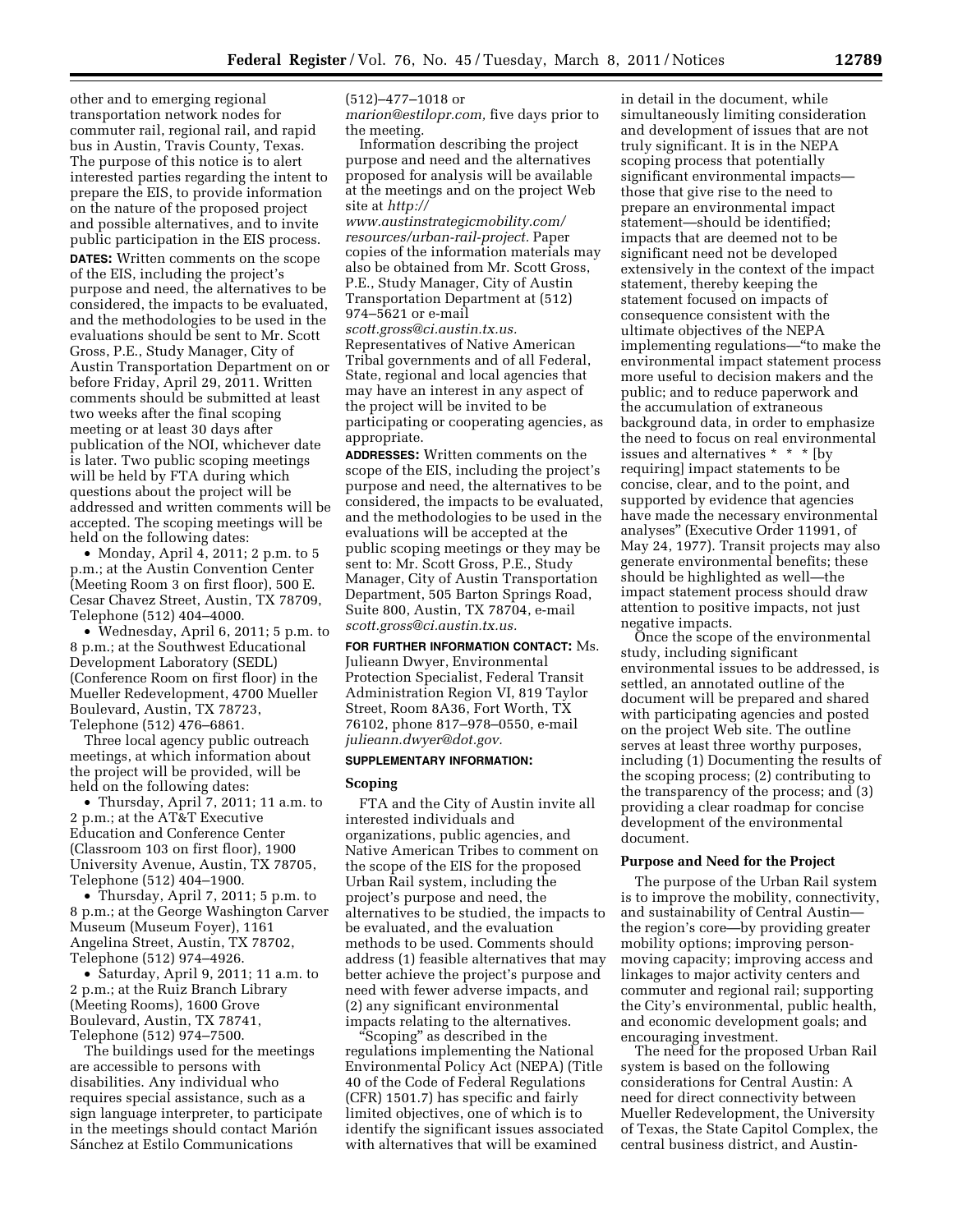Bergstrom International Airport; a need for a direct link between existing and planned passenger rail systems at opposite sides of downtown; a need for increased transportation network capacity in constrained rights-of-way through established neighborhoods; a need for additional alternatives to single-occupancy/privately owned vehicles; a need to attract and concentrate development within the region's core; a need to improve air quality by reducing the growth of automobile emissions; and a need to support the City's environmental, public health, and economic development goals.

### **Alternatives**

The City of Austin Transportation Department (ATD) completed the Central Austin Transit Study (CATS) Alternatives Evaluation in July 2010, which evaluated potential route, technology, and investment alternatives. The CATS is posted on the project Web site. ATD recommended Urban Rail as the modal option on the alignment described above in July 2010, after evaluating three investment alternatives: *No-Build, Better Bus (TSM),* and *Urban Rail.* The Better Bus (TSM) Alternative, as described in detail in the CATS, was considered per FTA New Starts requirements and will not be examined further for NEPA purposes because it does not meet the purpose and need of the proposed action. Accordingly, the Urban Rail Alternative and the No-Build Alternative are proposed to be evaluated in the EIS. These two NEPA alternatives are described as follows:

*No-Build Alternative:* The No-Build Alternative is defined as the existing transportation system, plus any committed transportation improvements. Committed transportation improvements include the highway and transit projects in CAMPO's current fiscally constrained long-range transportation plan, *CAMPO 2035 Plan,* as amended, except for the proposed Urban Rail system. The No-Build Alternative serves as the NEPA baseline against which the environmental effects of other alternatives, including the proposed project, are measured. Under the No-Build Alternative, the transit network within the project area is projected to be substantially the same as it is now, with bus service adjusted to meet anticipated demand. All elements of the No-Build Alternative are included in each of the other alternatives.

*Urban Rail Alternative:* The Urban Rail Alternative would utilize modern streetcar technology on the alignment described above, along with all of the

elements of the No-Build Alternative. Urban Rail is the City of Austin's term for an overhead-electric powered fixed-guideway service that blends the operational characteristics of modern streetcar and light rail transit (LRT). Urban Rail may use shared street or exclusive rights-of-way with single- or multi-car trains, boarding passengers at track level or car floor level.

Other refinements to the Urban Rail Alternative will be considered as part of the EIS alternatives' evaluation process, including refinement of the proposed alignment, Lady Bird Lake crossing options, project termini, operating plans, stop locations, vehicle storage and maintenance facility location, and/ or design alternatives, such as medianrunning vs. curb-running location within the preferred alignment. While the environmental process will examine the entire 16.5 mile system, an initial phase or First Investment Segment (FIS), consisting of a minimum operating segment (MOS), will be identified within this NEPA process and may be constructed and operated as a starter system, with the remainder being constructed during subsequent phases.

In addition to the alternatives described above, other transit alternatives identified through the public and agency scoping process will be evaluated for potential inclusion in the EIS.

# **EIS Process and the Role of Participating Agencies and the Public**

The regulations implementing NEPA, as well as provisions of the Safe, Accountable, Flexible, Efficient Transportation Equity Act: A Legacy for Users (SAFETEA–LU), call for public involvement in the EIS process. Section 6002 of SAFETEA–LU (23 U.S.C. 139) require that FTA and the City do the following: (1) Extend an invitation to other Federal and non-Federal agencies and Native American Tribes that may have an interest in the proposed project to become "participating agencies;" (2) provide an opportunity for involvement by participating agencies and the public to help define the purpose and need for a proposed project, as well as the range of alternatives for consideration in the EIS; and (3) establish a plan for coordinating public and agency participation in, and comment on, the environmental review process. Any Federal or non-Federal agency or Native American Tribe interested in the proposed project that does not receive an invitation to become a participating agency should notify at the earliest opportunity the Project Manager identified above under **ADDRESSES**.

A comprehensive public involvement program and a Coordination Plan for public and interagency involvement will be developed for the project and posted on the project's Web site at *[http://www.austinstrategicmobility.com/](http://www.austinstrategicmobility.com/resources/urban-rail-project)  [resources/urban-rail-project.](http://www.austinstrategicmobility.com/resources/urban-rail-project)* The public involvement program includes a full range of activities including maintaining the project Web site and outreach to local officials, community and civic groups, and the public. Specific activities or events for involvement will be detailed in the project's public participation plan.

### **Paperwork Reduction**

The Paperwork Reduction Act seeks, in part, to minimize the cost to the taxpayer of the creation, collection, maintenance, use, dissemination, and disposition of information. Consistent with this goal and with principles of economy and efficiency in government, it is FTA policy to limit insofar as possible distribution of complete printed sets of environmental documents. Accordingly, unless a specific written request for a complete printed set of environmental documents is received by the close of the scoping process by the Project Manager identified under **ADDRESSES**, FTA and its grantees will distribute only the executive summary and a Compact Disc (CD) of the complete environmental document. A complete printed set of the environmental document will be available for review at the project sponsor's offices and elsewhere; an electronic copy of the complete environmental document will also be available on the project Web site.

# **Other**

The City is expecting to seek New or Small Starts funding for some or all phases of the proposed project under 49 United States Code 5309 and will, therefore, be subject to New Starts regulations (49 Code of Federal Regulations (CFR) part 611) at some point in the project development process. The New and Small Starts regulations also require the submission of certain project justification and local financial commitment information to support a request to FTA for approval of entry into the Preliminary Engineering phase of the New Starts review process. Pertinent New Starts evaluation criteria will be included in the EIS.

The EIS will be prepared in accordance with NEPA and its implementing regulations issued by the Council on Environmental Quality (40 CFR parts 1500–1508) and with the FTA/Federal Highway Administration regulations ''Environmental Impact and